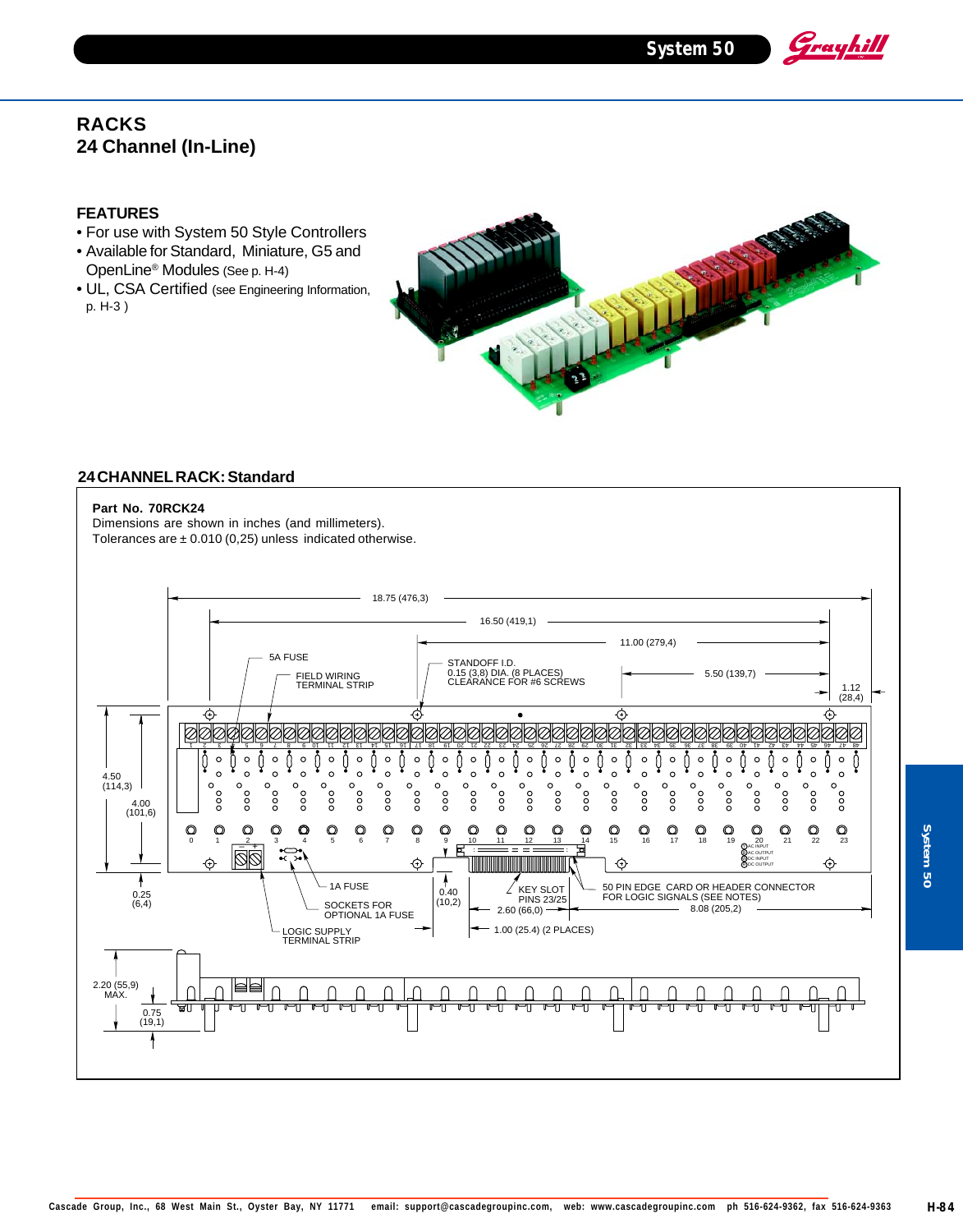

#### **24 CHANNEL RACK: Miniature**



### **24 CHANNEL RACK: OpenLine®**

### **Part No. 70LRCK24**



**System 50**

g

System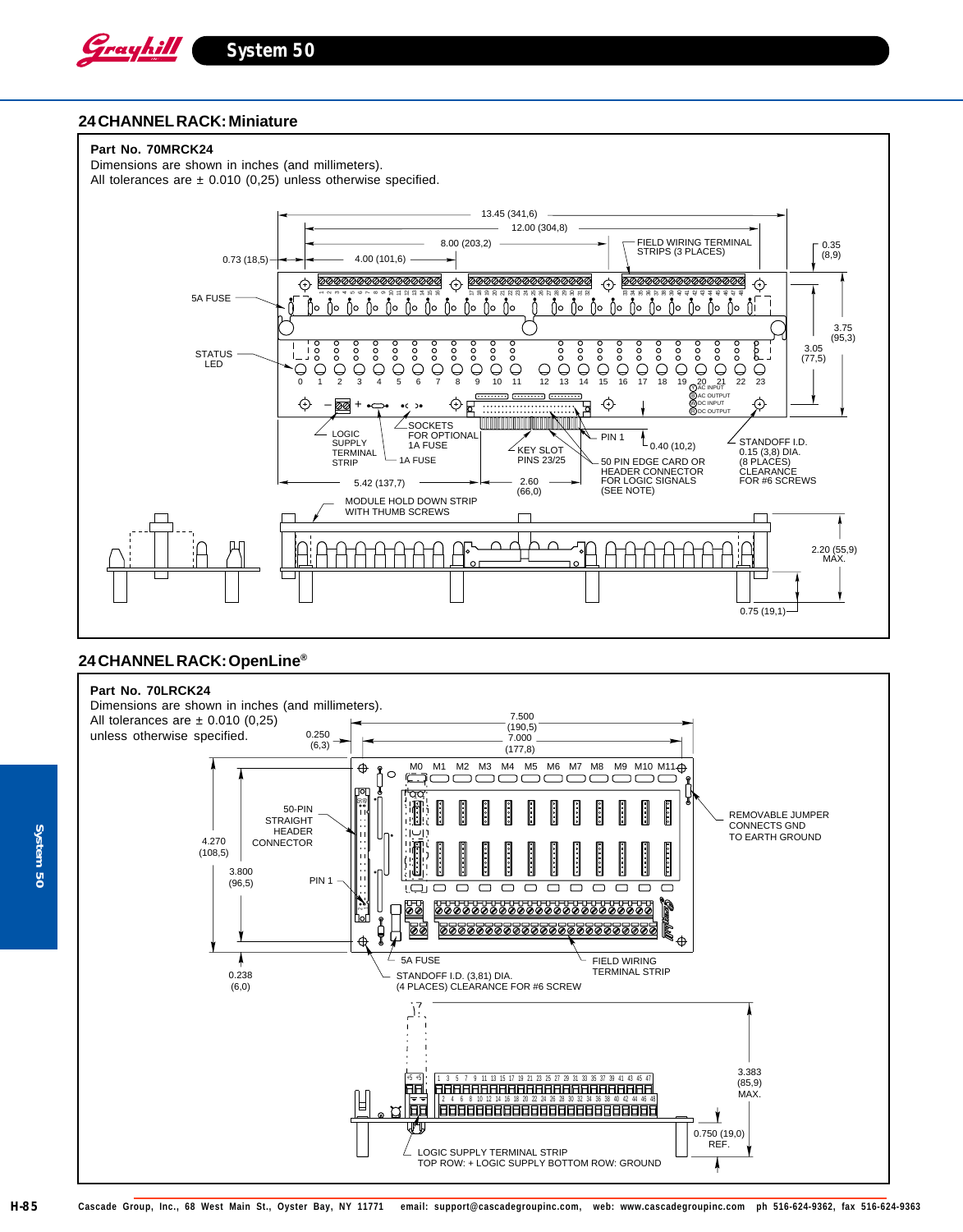Grayhill

#### **24 CHANNEL RACK: OpenLine® DIN Rail Mount for System 50**



#### **SCHEMATIC: Part Nos. 70RCK24 and 70MRCK24**



System 50 **System 50**